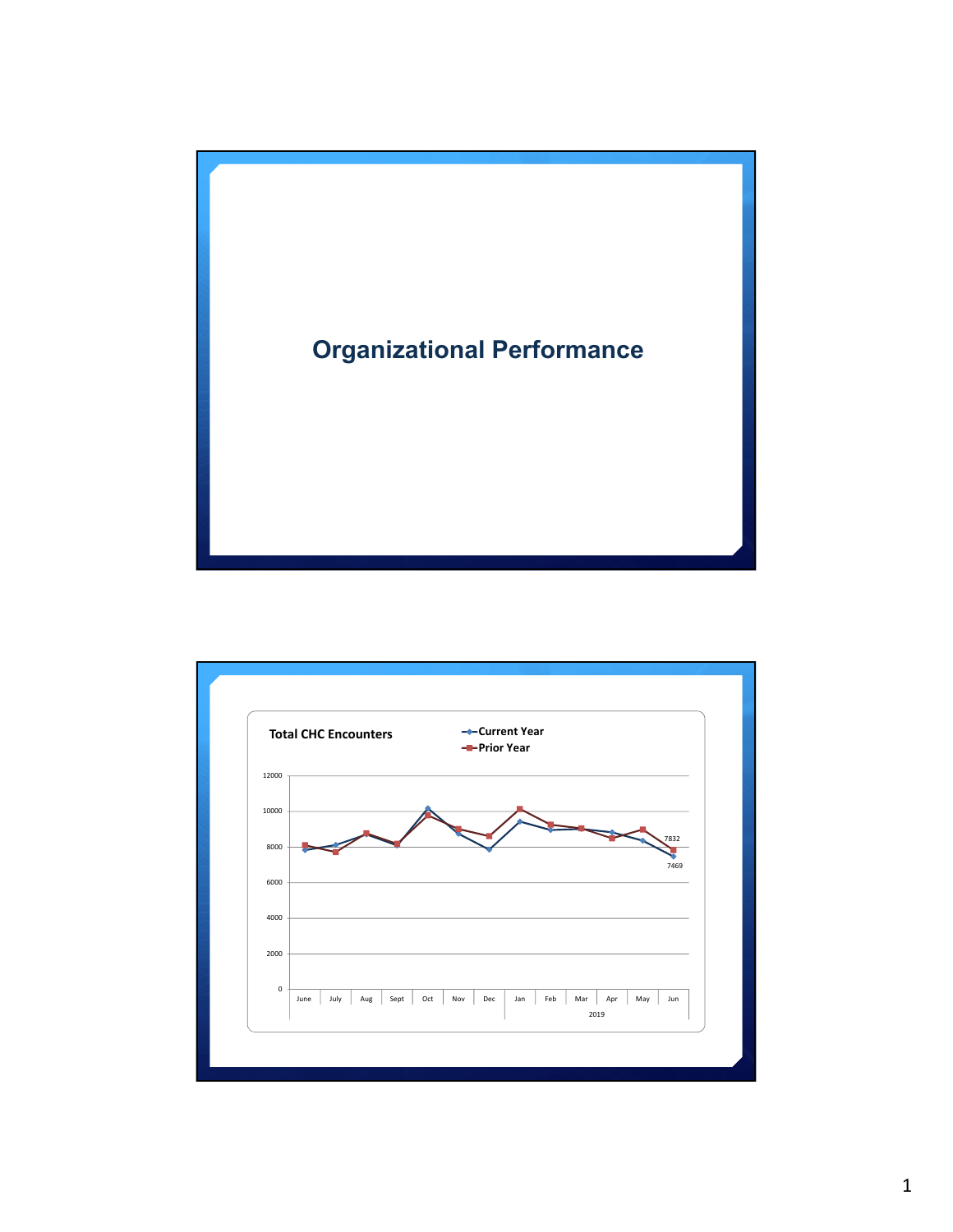

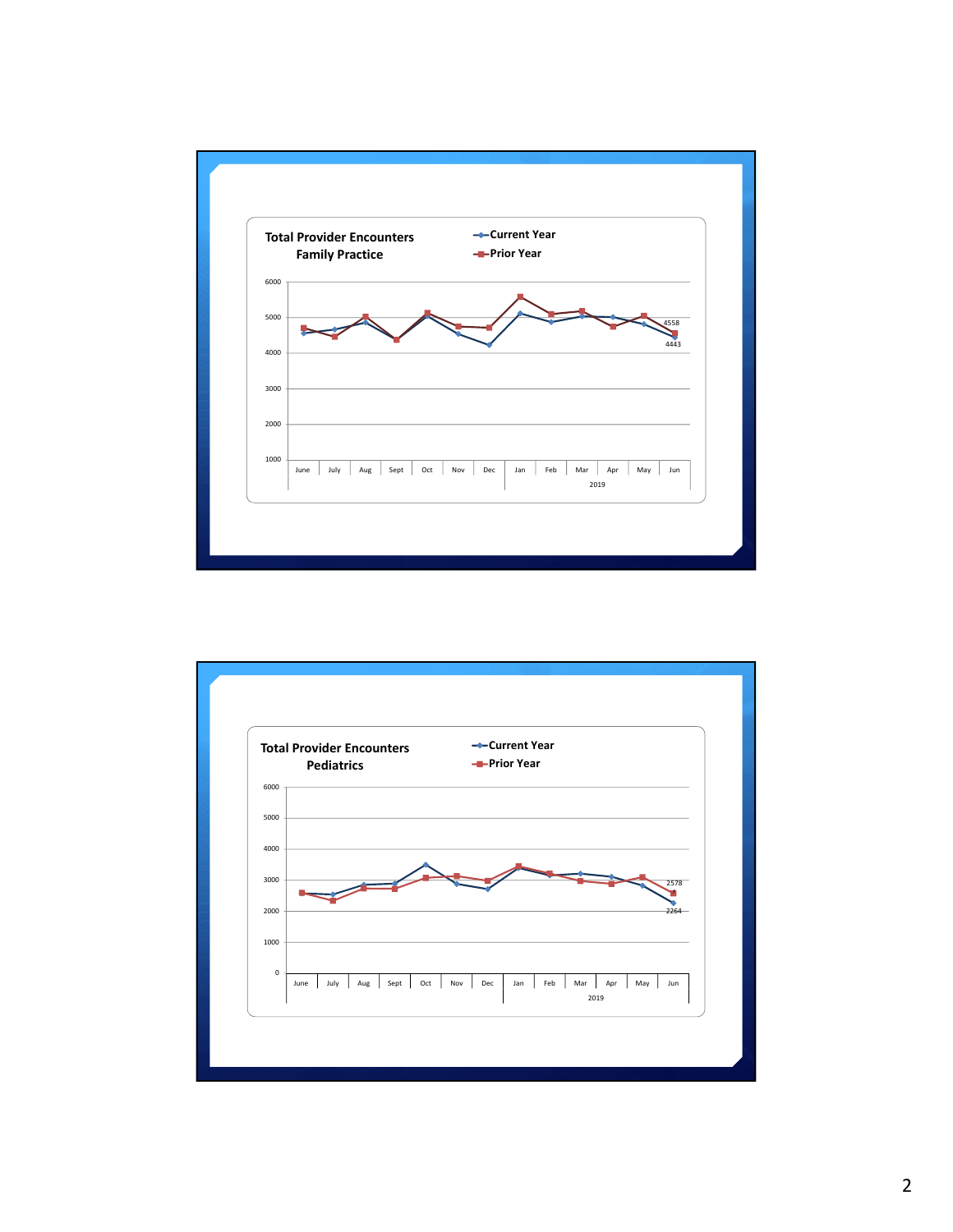

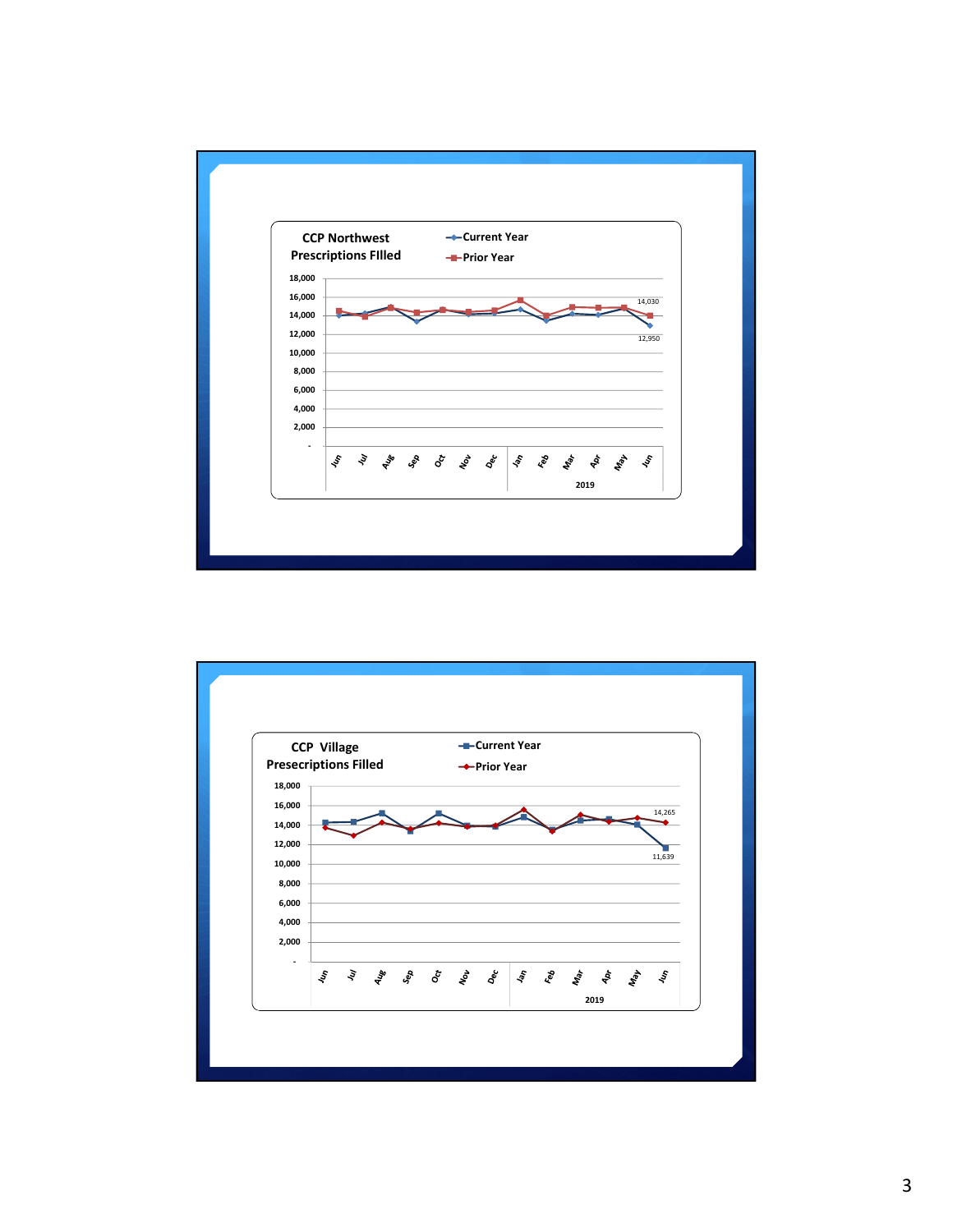## **Carolina Health Centers Profit and Loss Statement Fiscal Year To Date 2019 Preliminary Report**

|                                          |    | <b>Jun 19</b> | <b>Budget</b>   | \$ Over Budget |            |
|------------------------------------------|----|---------------|-----------------|----------------|------------|
| Income                                   |    |               |                 |                |            |
| 420000 · Grant Revenue                   | \$ | 421.212       | \$<br>442,000   | \$             | (20, 788)  |
| 430000 · Pharmacy Income                 | \$ | 1.108.604     | \$<br>1,117,047 | \$             | (8, 443)   |
| 430500 Contract Pharmacy Revenue         | \$ | 18,980        | \$<br>30,000    | \$             | (11, 020)  |
| 440100 · Patient Care Billing System Rev | \$ | 743.881       | \$<br>833.955   | \$             | (90, 074)  |
| 440500 · Patient Care Revenue Other      | \$ | 20.047        | \$<br>12.290    | \$             | 7.757      |
| 460000 · Other Income                    | \$ | 29,448        | \$<br>27,572    | \$             | 1,876      |
| <b>Total Income</b>                      | \$ | 2.342.172     | \$<br>2.462.864 | \$             | (120, 692) |
| Expense                                  |    |               |                 |                |            |
| <b>Total Expense</b>                     | \$ | 2.524.778     | \$<br>2.532.457 | \$             | (7,679)    |
| Net Income                               |    | (182, 606)    | \$<br>(69, 593) | s              | (113, 013) |

## **Balance Sheet Fiscal Year To Date 2019 Preliminary Report**

|                                       |    | Jun 30, 19 |    | Jun 30, 18  |  |
|---------------------------------------|----|------------|----|-------------|--|
| <b>ASSETS</b>                         |    |            |    |             |  |
| <b>Current Assets</b>                 |    |            |    |             |  |
| <b>Checking/Savings</b>               | \$ | 1,841,226  | \$ | 2,425,603   |  |
| <b>Accounts Receivable</b>            | \$ | 1,816,174  | \$ | 2, 199, 753 |  |
| <b>Other Current Assets</b>           | \$ | 841,120    | \$ | 618,356     |  |
| <b>Total Current Assets</b>           | \$ | 4,498,520  | \$ | 5,243,712   |  |
| <b>Fixed Assets</b>                   | \$ | 8,243,038  | \$ | 7,576,614   |  |
| <b>Other Assets</b>                   | \$ | 136,132    | \$ | 31,117      |  |
| <b>TOTAL ASSETS</b>                   | \$ | 12,877,690 | \$ | 12,851,443  |  |
| <b>LIABILITIES &amp; EQUITY</b>       |    |            |    |             |  |
| Liabilities                           |    |            |    |             |  |
| <b>Current Liabilities</b>            |    |            |    |             |  |
| <b>Accounts Payable</b>               | \$ | 209.328    | \$ | 205.158     |  |
| <b>Credit Cards</b>                   | \$ | 27,005     | \$ | 40,301      |  |
| <b>Other Current Liabilities</b>      | \$ | 838.698    | \$ | 688.380     |  |
| <b>Total Current Liabilities</b>      | \$ | 1,075,031  | \$ | 933,839     |  |
| Long Term Liabilities                 | \$ | 2,406,402  | \$ | 2,013,021   |  |
| <b>Total Liabilities</b>              | \$ | 3,481,433  | \$ | 2,946,860   |  |
| Equity                                | \$ | 9,396,256  | \$ | 9,904,584   |  |
| <b>TOTAL LIABILITIES &amp; EQUITY</b> | \$ | 12,877,689 | \$ | 12,851,444  |  |